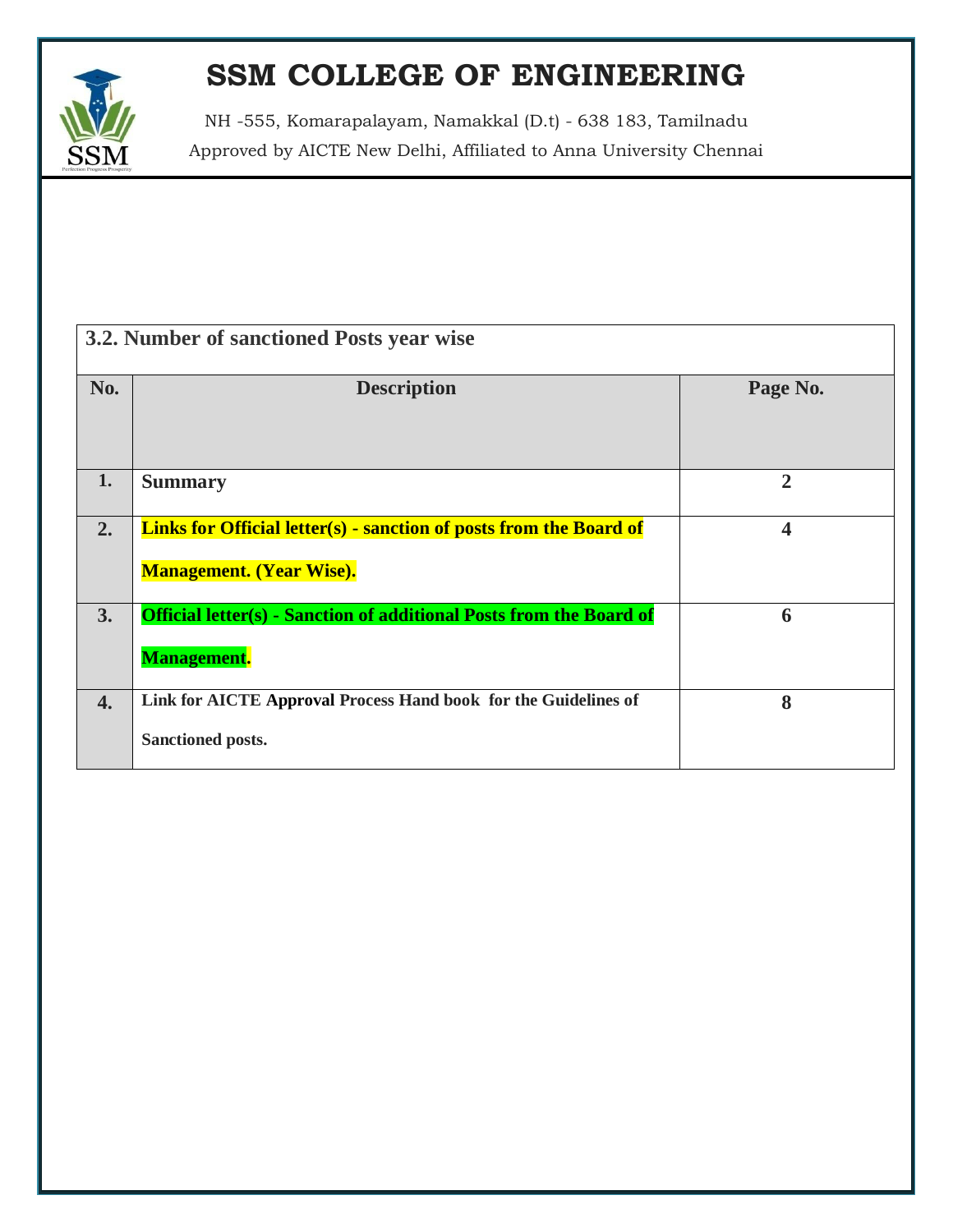

NH -555, Komarapalayam, Namakkal (D.t) - 638 183, Tamilnadu Approved by AICTE New Delhi, Affiliated to Anna University Chennai

#### Summary

| No. | Academic year | <b>Sanctioned Intake</b> | <b>Faculty required</b><br>as per AICTE<br>Norms for the<br>sanctioned Intake | Faculty<br>Available |
|-----|---------------|--------------------------|-------------------------------------------------------------------------------|----------------------|
| 1.  | AY 2018-2019  | 777                      | 147                                                                           | 156                  |
| 2.  | AY 2017-2018  | 792                      | 184                                                                           | 184                  |
| 3.  | AY 2016-2017  | 792                      | 176                                                                           | 180                  |
| 4.  | AY 2015-2016  | 732                      | 168                                                                           | 168                  |
| 5.  | AY 2014-2015  | 654                      | 164                                                                           | 176                  |

Principal **SSM College of Engineering** Komarapalayam - 638183.

 $\sim$   $\sqrt{ }$ .

 $2|Page$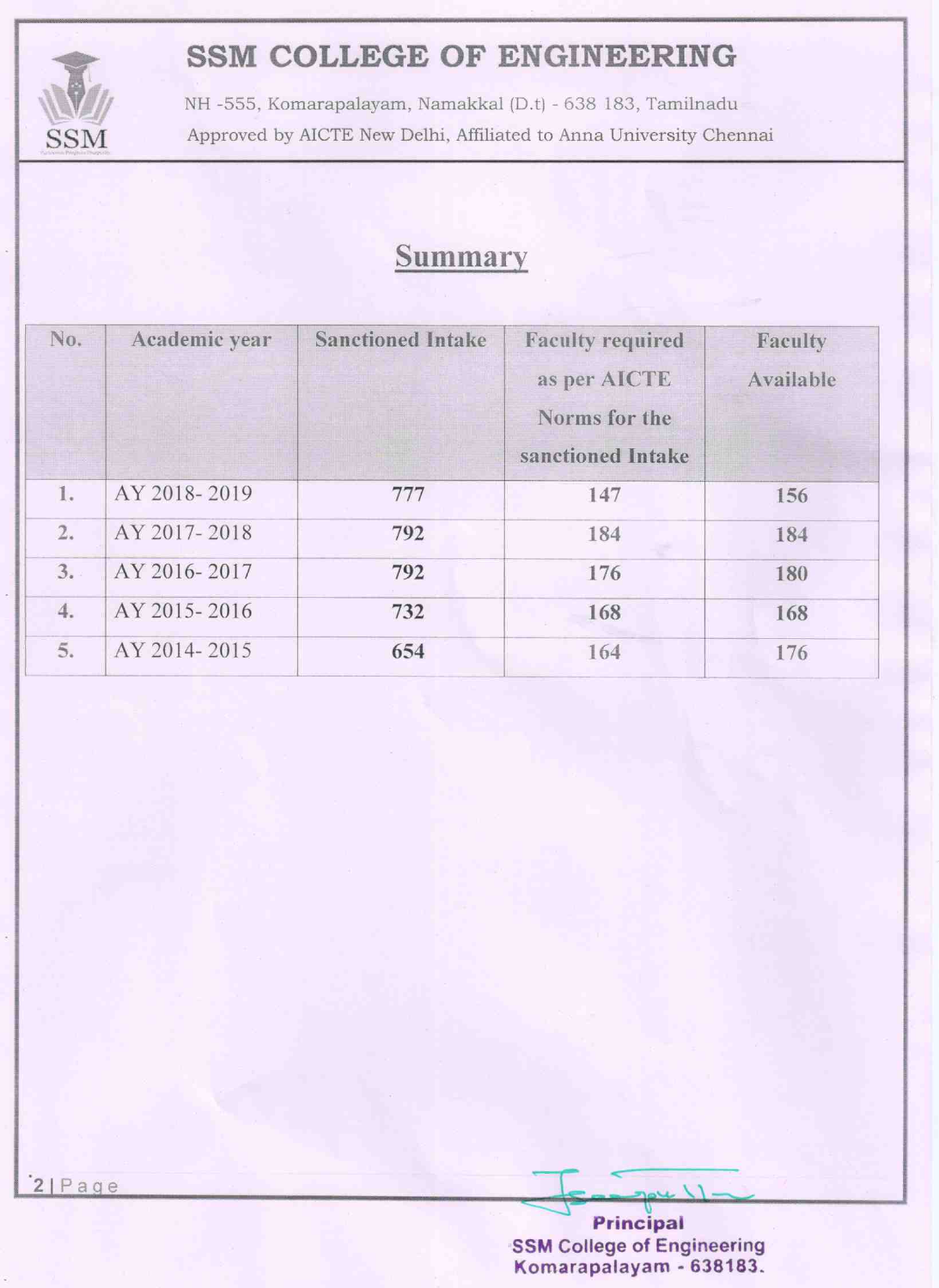

NH -555, Komarapalayam, Namakkal (D.t) - 638 183, Tamilnadu Approved by AICTE New Delhi, Affiliated to Anna University Chennai

# **Official letter of sanction of posts**

### **From the**

### **Board of Management (BOM)**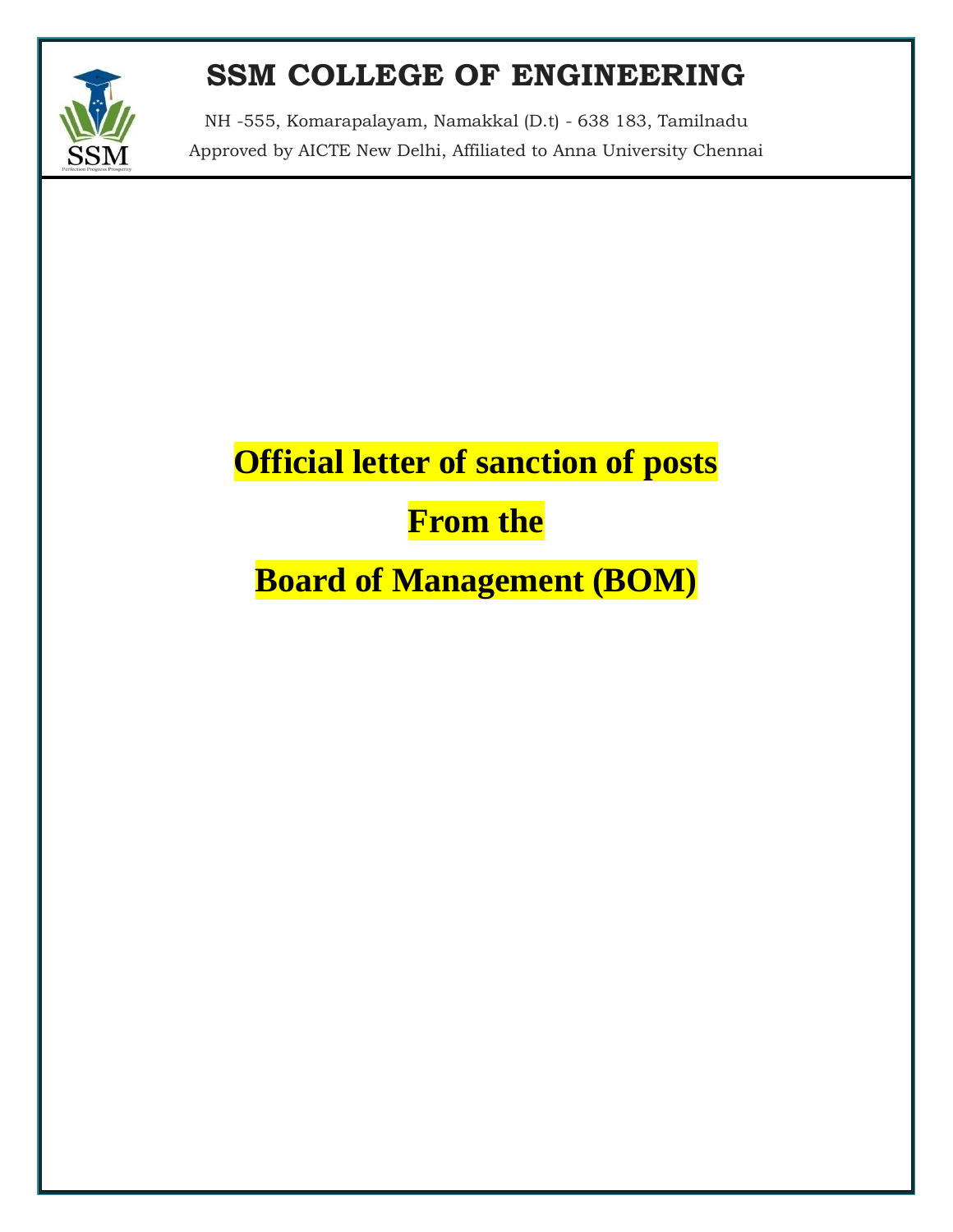

NH -555, Komarapalayam, Namakkal (D.t) - 638 183, Tamilnadu Approved by AICTE New Delhi, Affiliated to Anna University Chennai

# **Links for official letter(s) for Sanction of posts**

| No.              | Academic year | <b>Link for related documents</b>                                          |
|------------------|---------------|----------------------------------------------------------------------------|
| 1.               | AY 2018-2019  | https://www.ssmce.ac.in/naacdvvfiles/ExtendedProfile/3.2_2018_2019_BOM.pdf |
| 2.               | AY 2017-2018  | https://www.ssmce.ac.in/naacdvvfiles/ExtendedProfile/3.2 2017 2018 BOM.pdf |
| 3.               | AY 2016-2017  | https://www.ssmce.ac.in/naacdvvfiles/ExtendedProfile/3.2 2016 2017 BOM.pdf |
| $\overline{4}$ . | AY 2015-2016  | https://www.ssmce.ac.in/naacdvvfiles/ExtendedProfile/3.2_2015_2016_BOM.pdf |
| 5.               | AY 2014-2015  | https://www.ssmce.ac.in/naacdvvfiles/ExtendedProfile/3.2_2014_2015_BOM.pdf |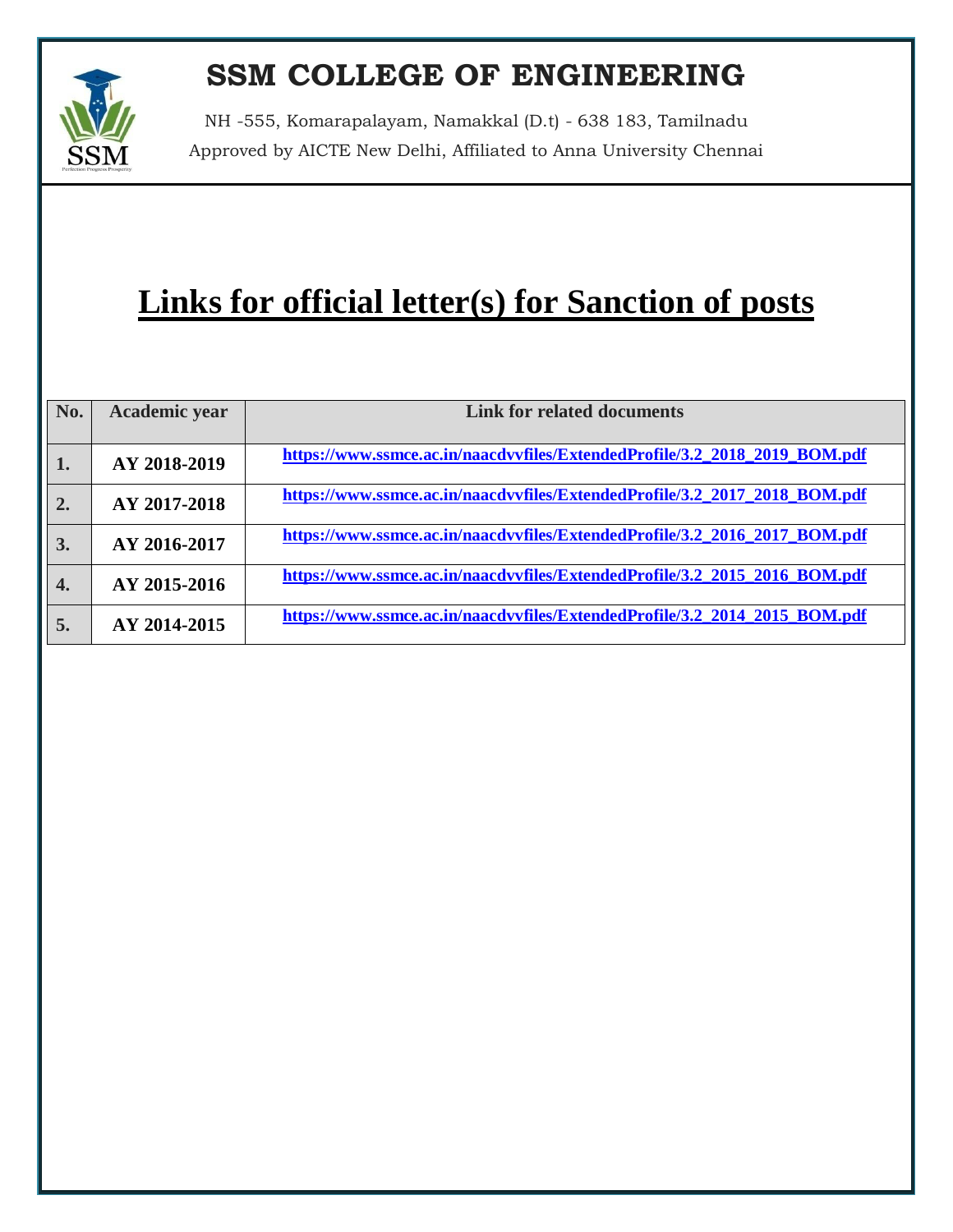

NH -555, Komarapalayam, Namakkal (D.t) - 638 183, Tamilnadu Approved by AICTE New Delhi, Affiliated to Anna University Chennai

# **Official letter of Sanction of additional Posts**

### from the

### **Board of Management**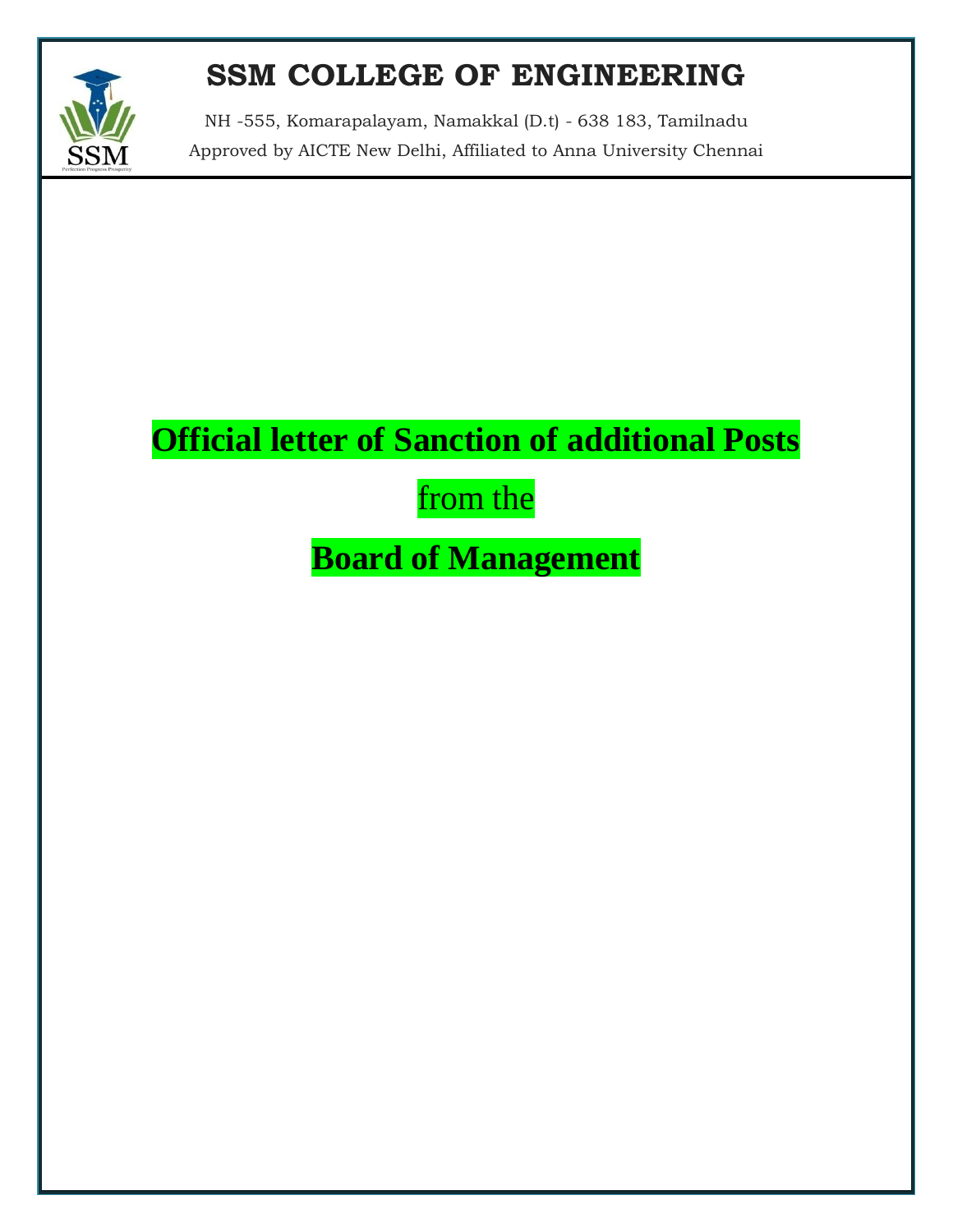

NH -555, Komarapalayam, Namakkal (D.t) - 638 183, Tamilnadu Approved by AICTE New Delhi, Affiliated to Anna University Chennai

# **Links for Supporting Documents for Additional posts**

| No.              | Academic year | <b>Link for related documents</b>                                      |
|------------------|---------------|------------------------------------------------------------------------|
| 1.               | 2018-2019     | https://www.ssmce.ac.in/naacdvvfiles/ExtendedProfile/2018_2019_BOM.pdf |
| $\overline{2}$ . | 2016-2017     | https://www.ssmce.ac.in/naacdvvfiles/ExtendedProfile/2016_2017_BOM.pdf |
| 3.               | 2014-2015     | https://www.ssmce.ac.in/naacdvvfiles/ExtendedProfile/2014_2015_BOM.pdf |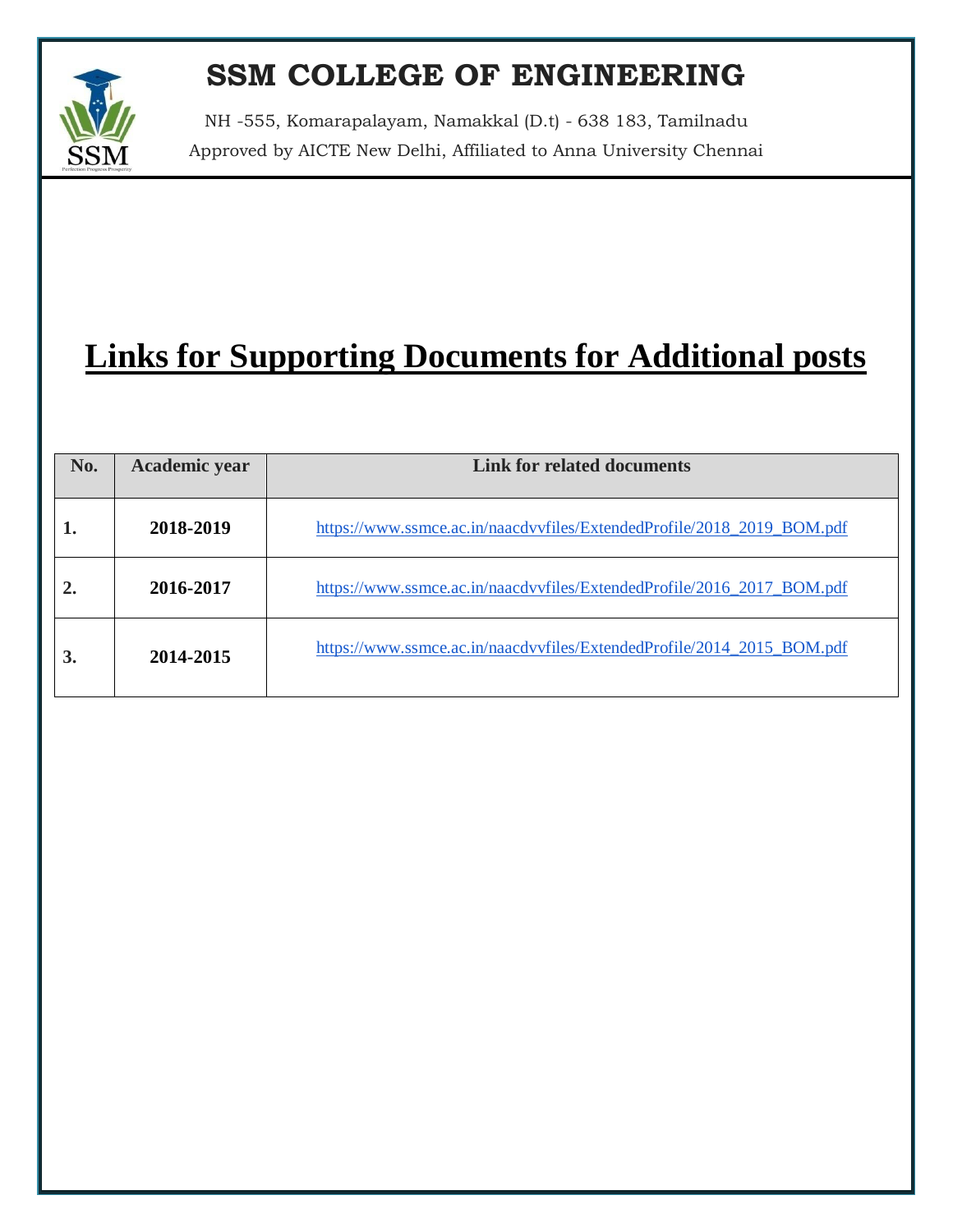

NH -555, Komarapalayam, Namakkal (D.t) - 638 183, Tamilnadu Approved by AICTE New Delhi, Affiliated to Anna University Chennai

### **AICTE Approval Process Handbook 2018-19**

### **Guidelines for Sanctioned posts**